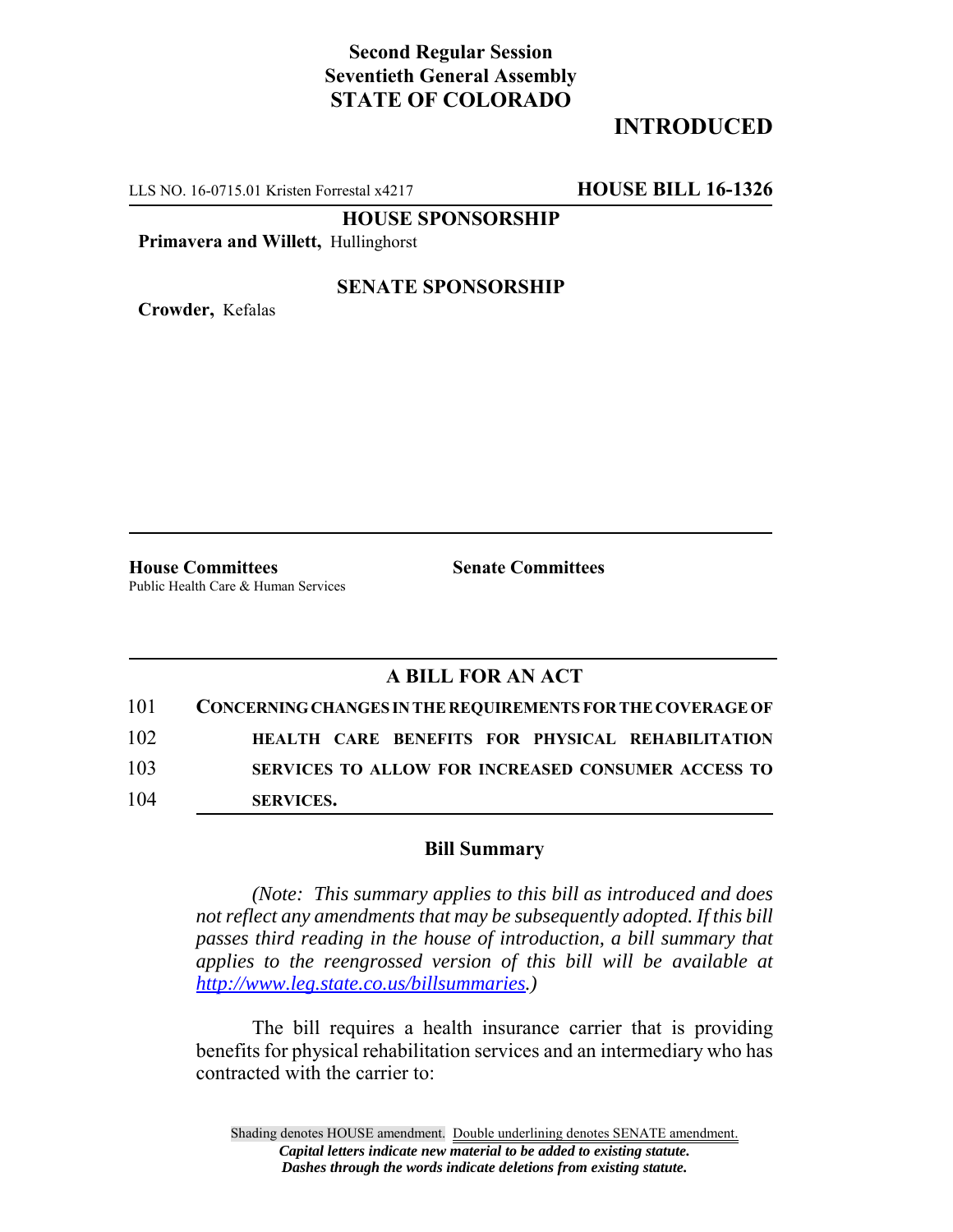- ! Base coverage authorization and medical necessity determinations on generally accepted and evidence-based criteria and disclose the criteria to health care providers and policyholders;
- ! Disclose the process that must be followed to obtain coverage authorizations and medical necessity determinations to providers and policyholders;
- ! Ensure that the authorizations and determinations are made by a licensed provider in good standing in the same field or specialty as the requesting provider; and
- ! Categorize care for a recurring condition as a new episode if the same provider has not treated the policyholder within the last 30 days.

The contract between the health care provider and intermediary must not:

- ! Allow for utilization management or utilization review as direct medical care or quality improvement;
- ! Impose different or tiered authorization standards and criteria for participating providers of the same licensed profession in the same network;
- ! Require prior authorization for coverage for the evaluation and management in the initial visit; or
- ! Require a provider to discount billed charges for physical rehabilitation services or products not covered under a health coverage plan unless the carrier or intermediary has disclosed to the provider and the carrier's policyholders in writing that providers are required to give the discount.

The bill prohibits a carrier from providing incentives to an intermediary who has a contract for its coverage authorizations and medical necessity determinations for services provided to a policyholder.

The bill makes a violation of these terms an unfair or deceptive trade practice in the business of insurance.

1 *Be it enacted by the General Assembly of the State of Colorado:*

3 follows:

 **10-16-143. Requirements for carriers and participating providers - rules.** (1) A CARRIER THAT PROVIDES BENEFITS FOR PHYSICAL REHABILITATION SERVICES AND AN INTERMEDIARY THAT HAS ENTERED INTO A CONTRACT WITH ONE OR MORE SUCH CARRIERS TO

2 **SECTION 1.** In Colorado Revised Statutes, **add** 10-16-143 as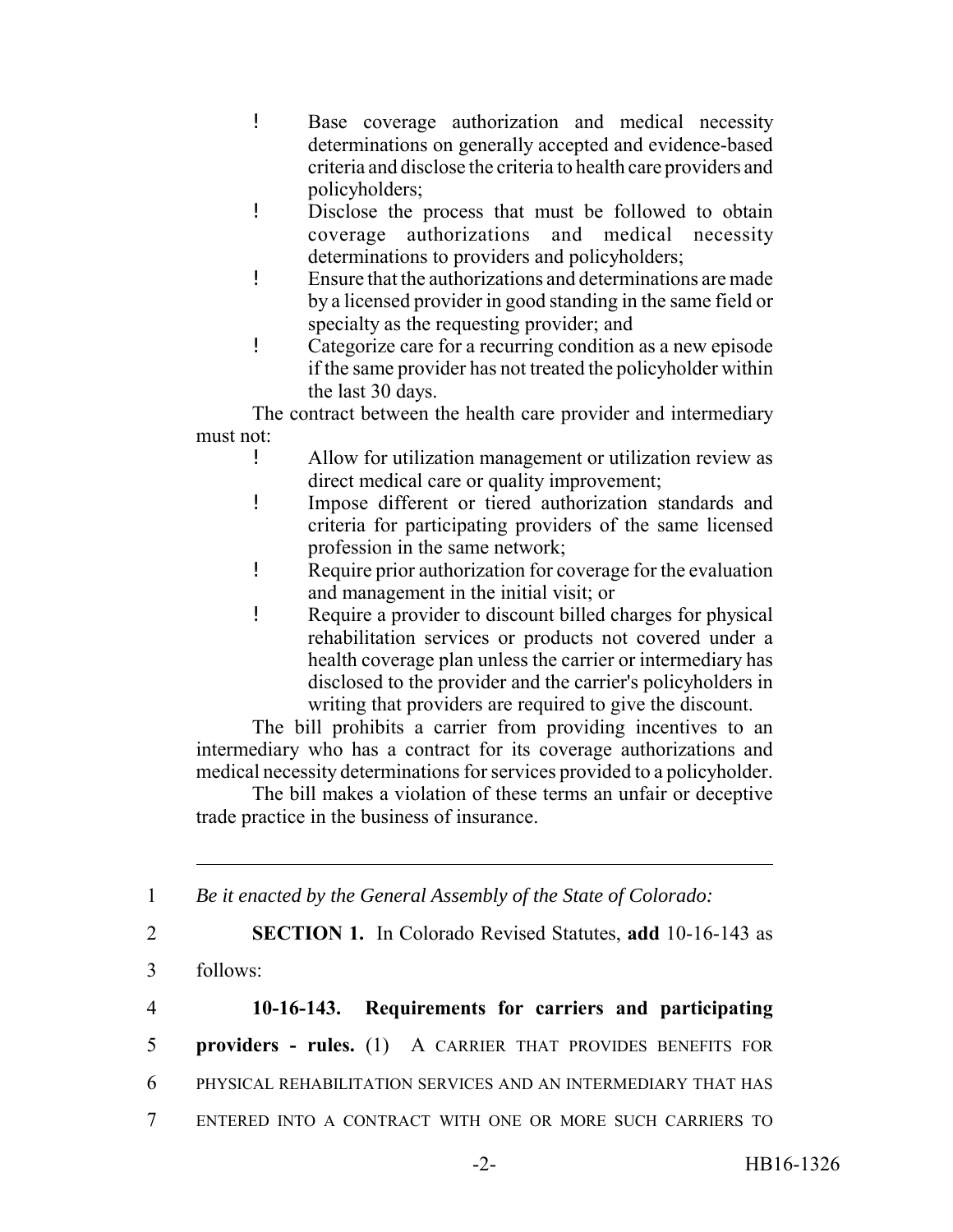CONDUCT UTILIZATION MANAGEMENT, UTILIZATION REVIEW, PROVIDER CREDENTIALING, ADMINISTRATION OF HEALTH INSURANCE BENEFITS, SETTING OR NEGOTIATION OF REIMBURSEMENT RATES, PAYMENT TO PROVIDERS, NETWORK DEVELOPMENT, OR DISEASE MANAGEMENT PROGRAMS FOR THE PHYSICAL REHABILITATION SERVICES SHALL INCLUDE AND ENFORCE WITHIN THEIR CONTRACT THE FOLLOWING REQUIREMENTS:

 (a) A REQUIREMENT THAT THE INTERMEDIARY BASE COVERAGE AUTHORIZATIONS AND MEDICAL NECESSITY OF HEALTH CARE DETERMINATIONS ON GENERALLY ACCEPTED AND EVIDENCE-BASED STANDARDS AND CRITERIA OF CLINICAL PRACTICE;

 (b) DISCLOSURE TO A CARRIER'S POLICYHOLDERS AND PROVIDERS OF THE EVIDENCE-BASED STANDARDS AND CRITERIA OF CLINICAL PRACTICE THAT ARE BEING USED FOR AUTHORIZING COVERAGE OR 14 DETERMINING THE MEDICAL NECESSITY OF HEALTH CARE SERVICES;

 (c) DISCLOSURE TO A CARRIER'S POLICYHOLDERS AND PROVIDERS OF THE PROCESS THAT MUST BE FOLLOWED TO OBTAIN COVERAGE AUTHORIZATIONS AND MEDICAL NECESSITY DETERMINATIONS;

18 (d) ENSURING THAT COVERAGE AUTHORIZATIONS AND MEDICAL NECESSITY DETERMINATIONS ARE PERFORMED BY A PROVIDER WHO IS LICENSED IN GOOD STANDING, WHOSE SCOPE OF PRACTICE INCLUDES DEVELOPMENT OF A PLAN OF CARE, AND WHO IS ACTIVELY PRACTICING IN 22 COLORADO IN THE SAME HEALTH FIELD OR SPECIALTY AS THE REQUESTING PROVIDER; AND

 (e) CATEGORIZATION OF CARE FOR A RECURRING CONDITION AS A NEW EPISODE OF CARE IF THE SAME PROVIDER HAS NOT TREATED THE POLICYHOLDER WITHIN THE PREVIOUS THIRTY DAYS.

27 (2) THE CONTRACT BETWEEN THE CARRIER AND INTERMEDIARY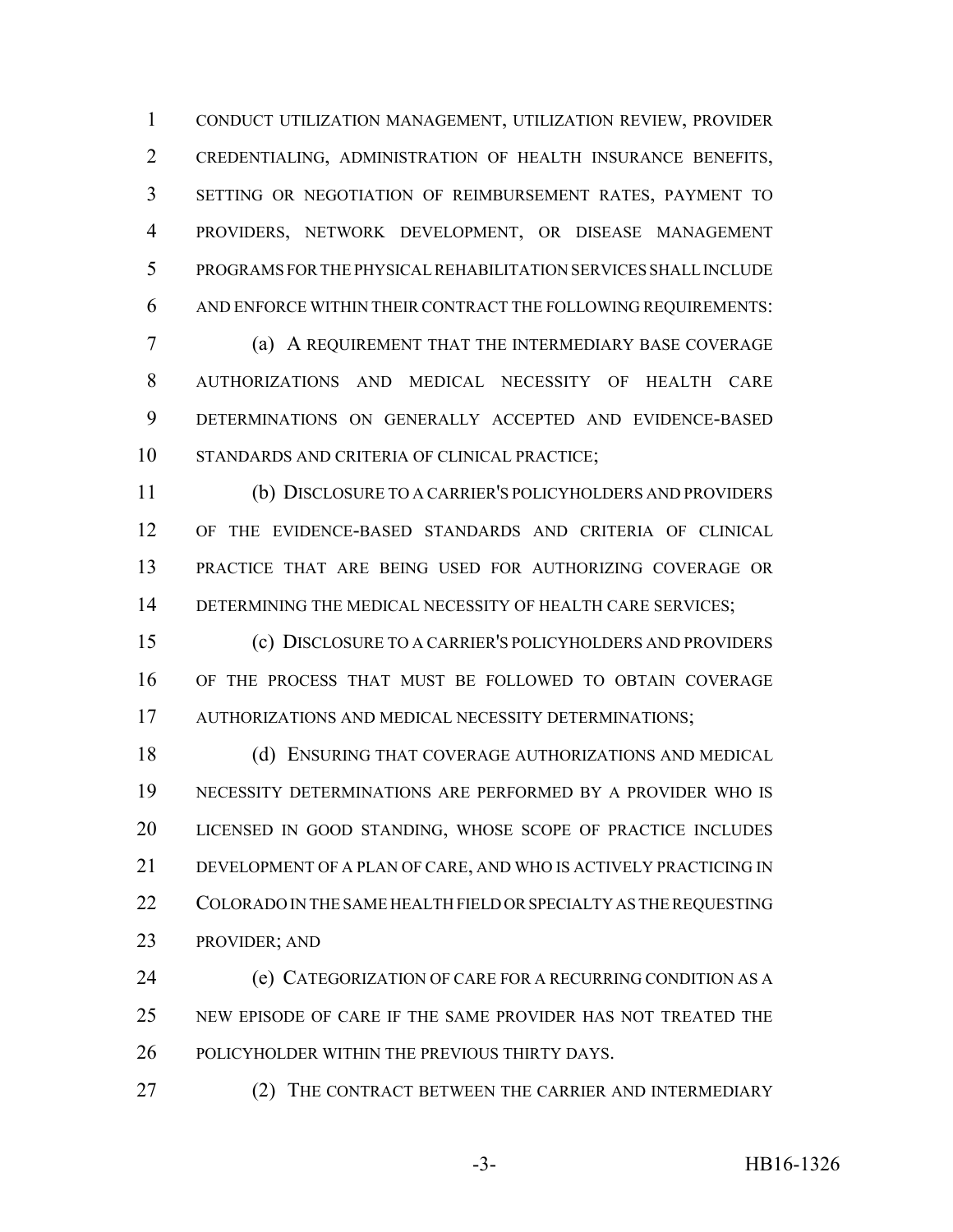1 DESCRIBED IN SUBSECTION (1) OF THIS SECTION MUST NOT:

 (a) ALLOW COSTS FOR UTILIZATION MANAGEMENT OR UTILIZATION REVIEW TO BE INCLUDED AS DIRECT CLAIM COSTS FOR MEDICAL CARE OR QUALITY IMPROVEMENT;

 (b) IMPOSE DIFFERENT OR TIERED AUTHORIZATION STANDARDS AND CRITERIA FOR PARTICIPATING PROVIDERS OF THE SAME LICENSED PROFESSION IN THE SAME NETWORK;

8 (c) REQUIRE PRIOR AUTHORIZATION FOR COVERAGE FOR THE EVALUATION AND MANAGEMENT FOR THE INITIAL VISIT; OR

 (d) REQUIRE A PROVIDER TO DISCOUNT BILLED CHARGES FOR PHYSICAL REHABILITATION SERVICES OR PRODUCTS NOT COVERED UNDER A HEALTH COVERAGE PLAN UNLESS THE CARRIER OR INTERMEDIARY HAS DISCLOSED TO THE PROVIDER AND THE CARRIER'S POLICYHOLDERS IN WRITING THAT PROVIDERS ARE REQUIRED TO GIVE THE DISCOUNT.

 (3) THE CARRIER DESCRIBED IN SUBSECTION (1) OF THIS SECTION SHALL NOT PROVIDE INCENTIVES TO AN INTERMEDIARY WHO HAS A CONTRACT IN ACCORDANCE WITH SUBSECTIONS (1) AND (2) OF THIS SECTION FOR ITS COVERAGE AUTHORIZATIONS AND MEDICAL NECESSITY DETERMINATIONS FOR SERVICES PROVIDED TO A POLICYHOLDER.

20 (4) A VIOLATION OF THIS SECTION IS AN UNFAIR OR DECEPTIVE TRADE PRACTICE IN THE BUSINESS OF INSURANCE PURSUANT TO SECTION 10-3-1104.

23 (5) THE COMMISSIONER MAY PROMULGATE RULES TO IMPLEMENT THIS SECTION.

 **SECTION 2. Act subject to petition - effective date.** This act takes effect January 1, 2018; except that, if a referendum petition is filed 27 pursuant to section 1 (3) of article V of the state constitution against this